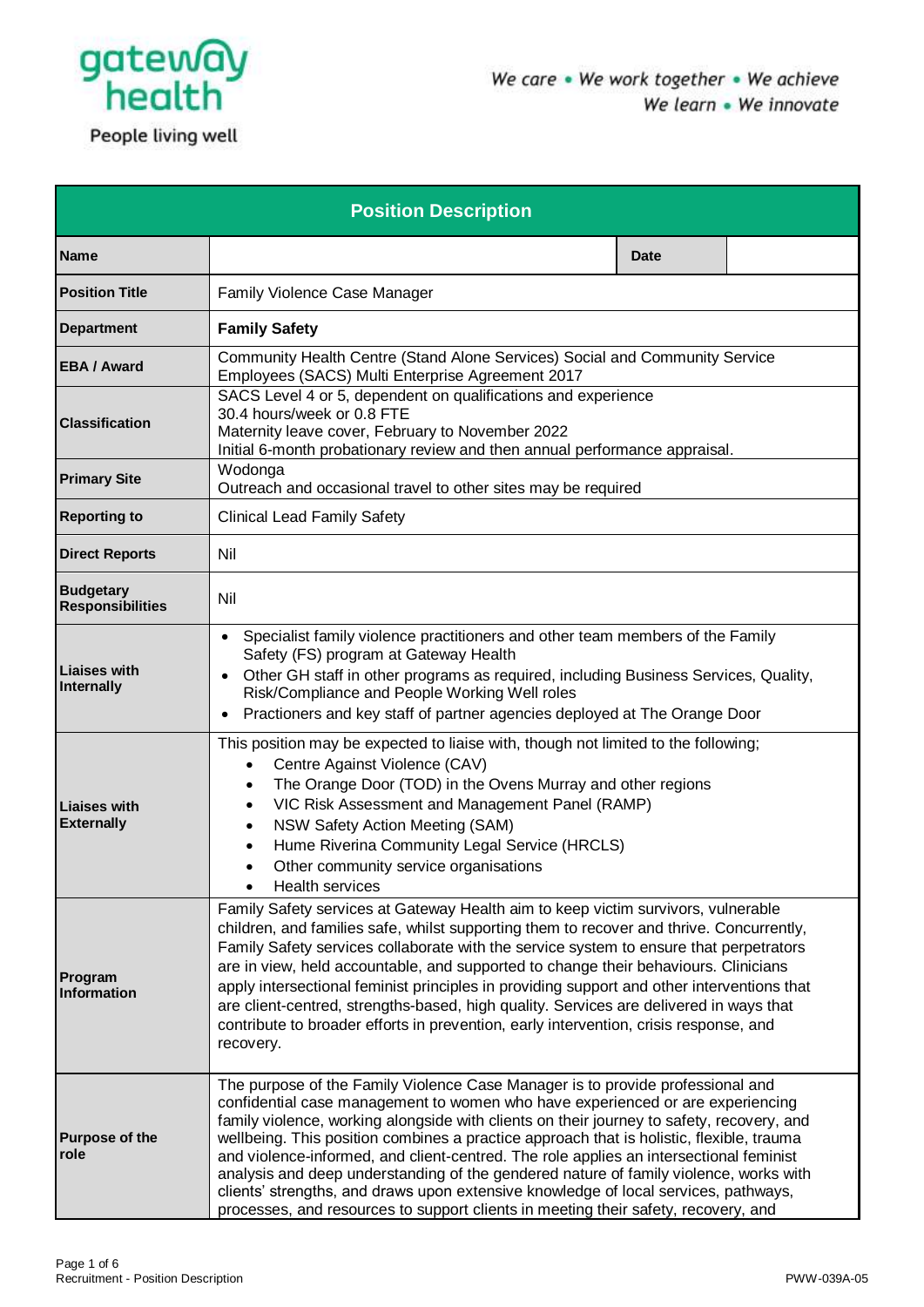

|                                       |                                                                                                                                                                                                                                                                                                                                                                                                                                                                                                                                                                                                                                                                                                              | wellbeing goals. Responsible information sharing, early intervention, and telehealth                                                                                                                                                                                                                                                                                                                                                                                                                                 |  |
|---------------------------------------|--------------------------------------------------------------------------------------------------------------------------------------------------------------------------------------------------------------------------------------------------------------------------------------------------------------------------------------------------------------------------------------------------------------------------------------------------------------------------------------------------------------------------------------------------------------------------------------------------------------------------------------------------------------------------------------------------------------|----------------------------------------------------------------------------------------------------------------------------------------------------------------------------------------------------------------------------------------------------------------------------------------------------------------------------------------------------------------------------------------------------------------------------------------------------------------------------------------------------------------------|--|
|                                       | service delivery may be required to reduce family violence risk.                                                                                                                                                                                                                                                                                                                                                                                                                                                                                                                                                                                                                                             |                                                                                                                                                                                                                                                                                                                                                                                                                                                                                                                      |  |
|                                       | Gateway Health is a not-for-profit Company limited by guarantee and a registered<br>Community Health Service under the Health Services Act 1988 (Vic).                                                                                                                                                                                                                                                                                                                                                                                                                                                                                                                                                       |                                                                                                                                                                                                                                                                                                                                                                                                                                                                                                                      |  |
|                                       | Vision:                                                                                                                                                                                                                                                                                                                                                                                                                                                                                                                                                                                                                                                                                                      | People Living Well                                                                                                                                                                                                                                                                                                                                                                                                                                                                                                   |  |
|                                       | Our<br><b>Purpose:</b>                                                                                                                                                                                                                                                                                                                                                                                                                                                                                                                                                                                                                                                                                       | To provide care and services that connect the community and<br>strengthed individual and population health and wellbeing                                                                                                                                                                                                                                                                                                                                                                                             |  |
|                                       | Our<br><b>Values:</b>                                                                                                                                                                                                                                                                                                                                                                                                                                                                                                                                                                                                                                                                                        | Values reflect the way we interact, connect and work with every client,<br>with partners, with volunteers and with one another. Principles shape<br>the way we plan and design our services and business<br>systems. Together they underpin organisational culture, strategy and<br>the way we deliver our services.                                                                                                                                                                                                 |  |
|                                       |                                                                                                                                                                                                                                                                                                                                                                                                                                                                                                                                                                                                                                                                                                              | We CARE - We ACHIEVE - We LEARN - We WORK TOGETHER -<br>We INNOVATE                                                                                                                                                                                                                                                                                                                                                                                                                                                  |  |
|                                       | Our<br><b>Principles:</b>                                                                                                                                                                                                                                                                                                                                                                                                                                                                                                                                                                                                                                                                                    | We advocate for fair and equitable access to health care and<br>wellbeing services for all.                                                                                                                                                                                                                                                                                                                                                                                                                          |  |
|                                       |                                                                                                                                                                                                                                                                                                                                                                                                                                                                                                                                                                                                                                                                                                              | We respect the strength of individuals and the community, and their<br>capacity to recover from adversity.                                                                                                                                                                                                                                                                                                                                                                                                           |  |
|                                       |                                                                                                                                                                                                                                                                                                                                                                                                                                                                                                                                                                                                                                                                                                              | We recognize the importance of adaptability and responsiveness to<br>enable us to deliver on our commitment to the community.                                                                                                                                                                                                                                                                                                                                                                                        |  |
|                                       |                                                                                                                                                                                                                                                                                                                                                                                                                                                                                                                                                                                                                                                                                                              | We actively listen and work alongside the community and each other<br>to design and deliver better solutions.                                                                                                                                                                                                                                                                                                                                                                                                        |  |
| <b>About Gateway</b><br><b>Health</b> |                                                                                                                                                                                                                                                                                                                                                                                                                                                                                                                                                                                                                                                                                                              | We believe a learning culture is critical to enhancing the wellbeing of<br>staff, clients and the community.                                                                                                                                                                                                                                                                                                                                                                                                         |  |
|                                       |                                                                                                                                                                                                                                                                                                                                                                                                                                                                                                                                                                                                                                                                                                              | We contribute to creation of a connected and integrated health and<br>community care system to achieve the best outcomes for our clients<br>and community.                                                                                                                                                                                                                                                                                                                                                           |  |
|                                       | Gateway Health strives for an achievement culture that encourages innovation and<br>initiative. We build and foster strengths-based programs that focus on support and<br>recovery. Our staff are our greatest asset.                                                                                                                                                                                                                                                                                                                                                                                                                                                                                        |                                                                                                                                                                                                                                                                                                                                                                                                                                                                                                                      |  |
|                                       | The organisation employs over 380 staff providing a range of primary health and welfare<br>services across the Ovens Murray region in North East Victoria and parts of Southern<br>New South Wales. Gateway Health serves all people, and is committed to improving<br>individual and population health outcomes. We will do this by providing health care and<br>support to individuals and communities in times of need, and by actively working with our<br>partners to address the social and environmental determinants of health. They are<br>delivered through a mix of centre-based services in Wodonga, Wangaratta and<br>Myrtleford, and outreach services to rural communities across the region. |                                                                                                                                                                                                                                                                                                                                                                                                                                                                                                                      |  |
|                                       |                                                                                                                                                                                                                                                                                                                                                                                                                                                                                                                                                                                                                                                                                                              | Gateway Health is committed to creating a workforce that reflects the communities we<br>serve. We believe that a workforce that recognises and celebrates diversity will best<br>meet the health and well-being needs of all people we serve including Aboriginal and<br>Torres Strait Islander peoples; people with a disability; lesbian, gay, bisexual,<br>transgender and gender diverse people; inter sex people; people experiencing health<br>inequalities; and culturally and linguistically diverse people. |  |
|                                       | <b>Review of Position Descriptions:</b>                                                                                                                                                                                                                                                                                                                                                                                                                                                                                                                                                                                                                                                                      | This position description will be reviewed annually (July each year), during annual<br>appraisals, when the position becomes vacant or as deemed necessary.                                                                                                                                                                                                                                                                                                                                                          |  |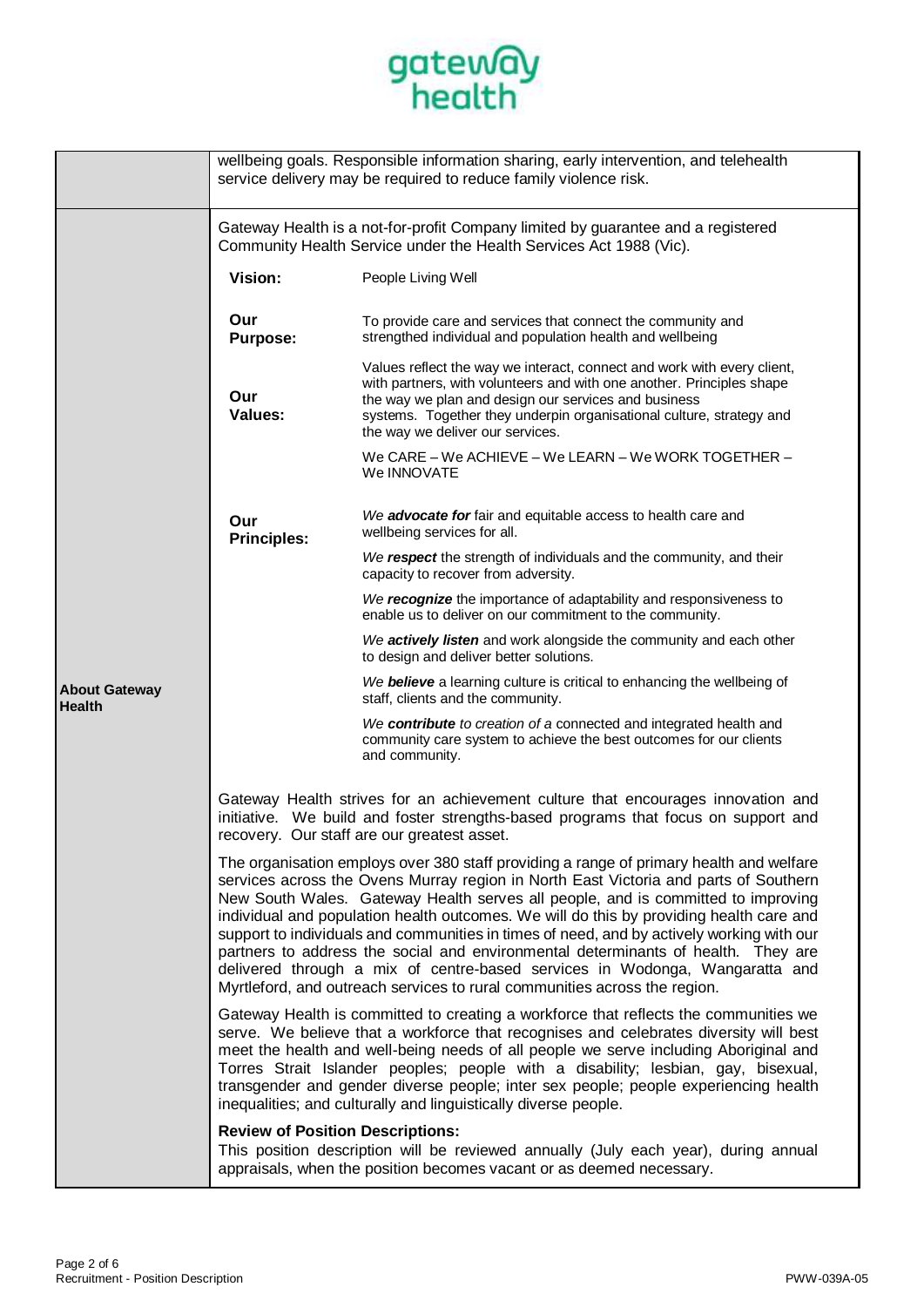

| Code of<br><b>Conduct</b>                                                                                                                                                                                                                                                                                                                                                                                                                                                                                                                                                                                                                                                                                                                                                                                                                                                                                                                                                                                                                                                                                                                                                                                                                                                                                                                                                                                                                                                                                                                                                                                                                                                                                                                                                                                                                                                                                                                                                                                                                                                                                                                                                                                                                                                                                                                                                                                                                                                                                                                                                                                                                                                                                                                                                                                                                                                                                                                                                    | Employees are expected to, at all times:<br>Adhere to the Gateway Health Code of Conduct including the Child Safe<br>Procedures<br>Maintain a high professional standard and work with integrity<br>$\bullet$<br>Develop collaborative working relationships<br>$\bullet$<br>Communicate with respect and tolerance<br>$\bullet$<br>Maintain a client focus<br>$\bullet$<br>Adopt a Continuous Improvement approach<br>$\bullet$<br>Work within legislative and compliance framework.<br>٠ |  |  |
|------------------------------------------------------------------------------------------------------------------------------------------------------------------------------------------------------------------------------------------------------------------------------------------------------------------------------------------------------------------------------------------------------------------------------------------------------------------------------------------------------------------------------------------------------------------------------------------------------------------------------------------------------------------------------------------------------------------------------------------------------------------------------------------------------------------------------------------------------------------------------------------------------------------------------------------------------------------------------------------------------------------------------------------------------------------------------------------------------------------------------------------------------------------------------------------------------------------------------------------------------------------------------------------------------------------------------------------------------------------------------------------------------------------------------------------------------------------------------------------------------------------------------------------------------------------------------------------------------------------------------------------------------------------------------------------------------------------------------------------------------------------------------------------------------------------------------------------------------------------------------------------------------------------------------------------------------------------------------------------------------------------------------------------------------------------------------------------------------------------------------------------------------------------------------------------------------------------------------------------------------------------------------------------------------------------------------------------------------------------------------------------------------------------------------------------------------------------------------------------------------------------------------------------------------------------------------------------------------------------------------------------------------------------------------------------------------------------------------------------------------------------------------------------------------------------------------------------------------------------------------------------------------------------------------------------------------------------------------|--------------------------------------------------------------------------------------------------------------------------------------------------------------------------------------------------------------------------------------------------------------------------------------------------------------------------------------------------------------------------------------------------------------------------------------------------------------------------------------------|--|--|
| <b>Key Responsibilites and Accountabilities</b>                                                                                                                                                                                                                                                                                                                                                                                                                                                                                                                                                                                                                                                                                                                                                                                                                                                                                                                                                                                                                                                                                                                                                                                                                                                                                                                                                                                                                                                                                                                                                                                                                                                                                                                                                                                                                                                                                                                                                                                                                                                                                                                                                                                                                                                                                                                                                                                                                                                                                                                                                                                                                                                                                                                                                                                                                                                                                                                              |                                                                                                                                                                                                                                                                                                                                                                                                                                                                                            |  |  |
| <b>Role Specific</b>                                                                                                                                                                                                                                                                                                                                                                                                                                                                                                                                                                                                                                                                                                                                                                                                                                                                                                                                                                                                                                                                                                                                                                                                                                                                                                                                                                                                                                                                                                                                                                                                                                                                                                                                                                                                                                                                                                                                                                                                                                                                                                                                                                                                                                                                                                                                                                                                                                                                                                                                                                                                                                                                                                                                                                                                                                                                                                                                                         |                                                                                                                                                                                                                                                                                                                                                                                                                                                                                            |  |  |
| Provide case management services to allocated clients under the agreed program/service scope,<br>$\bullet$<br>service delivery targets, and at a high standard of quality.<br>Respond to and report on clinical incidents and critical incidents involving clients, with time-sensitive<br>$\bullet$<br>attention to risk management and incident response procedures.<br>Provide secondary consultion to Gateway Health teams and clinicians, with special attention to<br>$\bullet$<br>managing family violence risk and ensuring client safety.<br>Provide debriefing and support to staff when requested in response to critical incidents, high-risk<br>٠<br>situations, or other similar incidents.<br>Contribute specialist expertise to continuous improvement of service delivery in family safety/family<br>$\bullet$<br>violence practice, specifically the development, implementation, and evaluation of clinical procedures,<br>tools, workflows, standards, and models of care.<br>Supervise students on field placements when requested, in accordance with the relevant professional<br>٠<br>standards, models of best practice, legislation, and regulatory frameworks.<br>Exercise autonomy and professional judgment in the fulfillment of clinical service delivery and other<br>related responsibilities, under the general direction of the Clinical Lead Family Safety.<br>Role model high standards of professional practice and conduct in client service delivery, working in<br>٠<br>partnership with colleagues and agencies.<br>Funding and service agreement targets are met to ensure clients are exited from the program<br>٠<br>appropriately and in a timely manner.<br>Provide evidence-based practice in line with professional and funding requirements.<br>Complete high-quality clinical notes within agreed time frames and in accordance with GH and relevant<br>professional body policies and procedures.<br>Complete all program specific administrative tasks within the required time frames.<br>All data is entered onto designated service databases, including Excel spreadsheets.<br>Databases are kept up to date at all times.<br>Timely and accurate commencement and maintenance of client records, financial and statistical data<br>and any other information per organisational policy.<br>Participation in regular performance reviews and appraisals, including clinicial administration, clinical<br>supervision, and administrative supervision.<br>Competently use all relevant organisational databases - including but not limited to VHIMS, RelainSys,<br>clinical software, financial software.<br>Active participation in professional development.<br>Active participation in specific clinical supervision (as relevant to role).<br>Completion of mandatory training.<br>Undertake other tasks and projects with due care, skill, and discretion as directed by the Program<br>Manager Family Safety. |                                                                                                                                                                                                                                                                                                                                                                                                                                                                                            |  |  |
|                                                                                                                                                                                                                                                                                                                                                                                                                                                                                                                                                                                                                                                                                                                                                                                                                                                                                                                                                                                                                                                                                                                                                                                                                                                                                                                                                                                                                                                                                                                                                                                                                                                                                                                                                                                                                                                                                                                                                                                                                                                                                                                                                                                                                                                                                                                                                                                                                                                                                                                                                                                                                                                                                                                                                                                                                                                                                                                                                                              |                                                                                                                                                                                                                                                                                                                                                                                                                                                                                            |  |  |
| <b>Financial Management</b><br>Invoices raised and processed within funding / program deadlines                                                                                                                                                                                                                                                                                                                                                                                                                                                                                                                                                                                                                                                                                                                                                                                                                                                                                                                                                                                                                                                                                                                                                                                                                                                                                                                                                                                                                                                                                                                                                                                                                                                                                                                                                                                                                                                                                                                                                                                                                                                                                                                                                                                                                                                                                                                                                                                                                                                                                                                                                                                                                                                                                                                                                                                                                                                                              |                                                                                                                                                                                                                                                                                                                                                                                                                                                                                            |  |  |
|                                                                                                                                                                                                                                                                                                                                                                                                                                                                                                                                                                                                                                                                                                                                                                                                                                                                                                                                                                                                                                                                                                                                                                                                                                                                                                                                                                                                                                                                                                                                                                                                                                                                                                                                                                                                                                                                                                                                                                                                                                                                                                                                                                                                                                                                                                                                                                                                                                                                                                                                                                                                                                                                                                                                                                                                                                                                                                                                                                              |                                                                                                                                                                                                                                                                                                                                                                                                                                                                                            |  |  |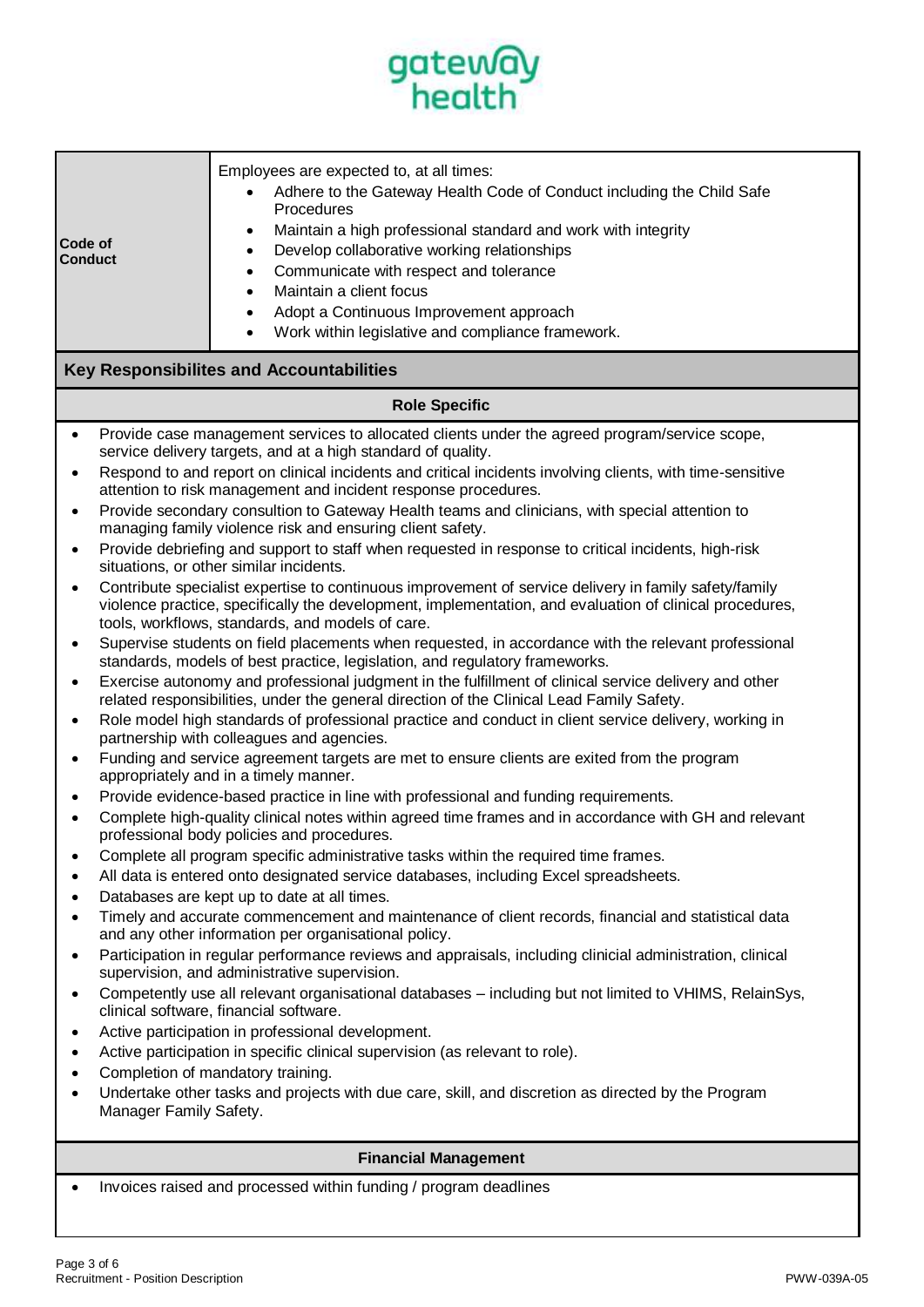

# **People**

- Develop and maintain professional relationships with internal and external stakeholders.
- Contribute to productive and positive team meetings.
- Positively contribute to the culture and spirit of the Family Safety Program, work environment and to GH.
- Your behaviour is congruent with organisational values, behaviours and goals
- Contribute to the development of procedures and systems within this program
- Positively embrace and adopt change as it occurs.
- Willingness to engage in a flexible work model that may require significant out of hours work and travel.

# **Technical Skills / Industry Knowledge**

- Comply with minimal funding requirements
- Complete annual renewal of registration to practice (as required).

### **Organisational Responsibilities**

- As outlined in the Code of Conduct ensure all interactions are undertaken in accordance with the behaviours set
- Maintain privacy and confidentiality at all times
- Ensure an understanding of individual responsibility for safety, quality and risk and adhere to all relevant legislation, regulations and organisational policies, procedures and guidelines.
- Working within the Risk Management Framework, identify, report and manage risks and ensure actions are taken to prevent and minimise harm to yourself, your colleagues, consumers, members of the public and the organisation.
- Actively contribute to qualityassurance initiatives and other program activities to meet all relevant benchmarking and accreditation standards.
- Contribute to organisational quality activites to ensure continual review and improvement.
- Contribute to a safe and welcoming workplace at all times.
- Develop and maintain a personal care plan and attendance in the Gateway Health Clinical Supervision or Line Management Meetings
- Protect the rights, safety and wellbeing of children and provide a child safe environment.
- To continually develop both personally and professional to meet the changing needs of your position, career and organisation.

### **Inherent Requirements**

Gateway Health has a duty of care to all staff. The purpose of this section is to ensure that you fully understand and are able to perform the inherent requirements of the position (with reasonable adjustments if required) and that you are not placed in an environment or given tasks that would result in risks to your safety or the safety of others.

The position may require the following tasks among other things:

- Manual handling (pushing, pulling, lifting, holding, carrying)
- Sitting, standing, bending, reaching
- Computer work, data entry
- Operating equipment
- Use of personal protective equipment
- General waste handling
- Driving motor vehicles
- Dealing with anxious or upset staff, consumers or members of the public
- Work at and travel to other locations will be required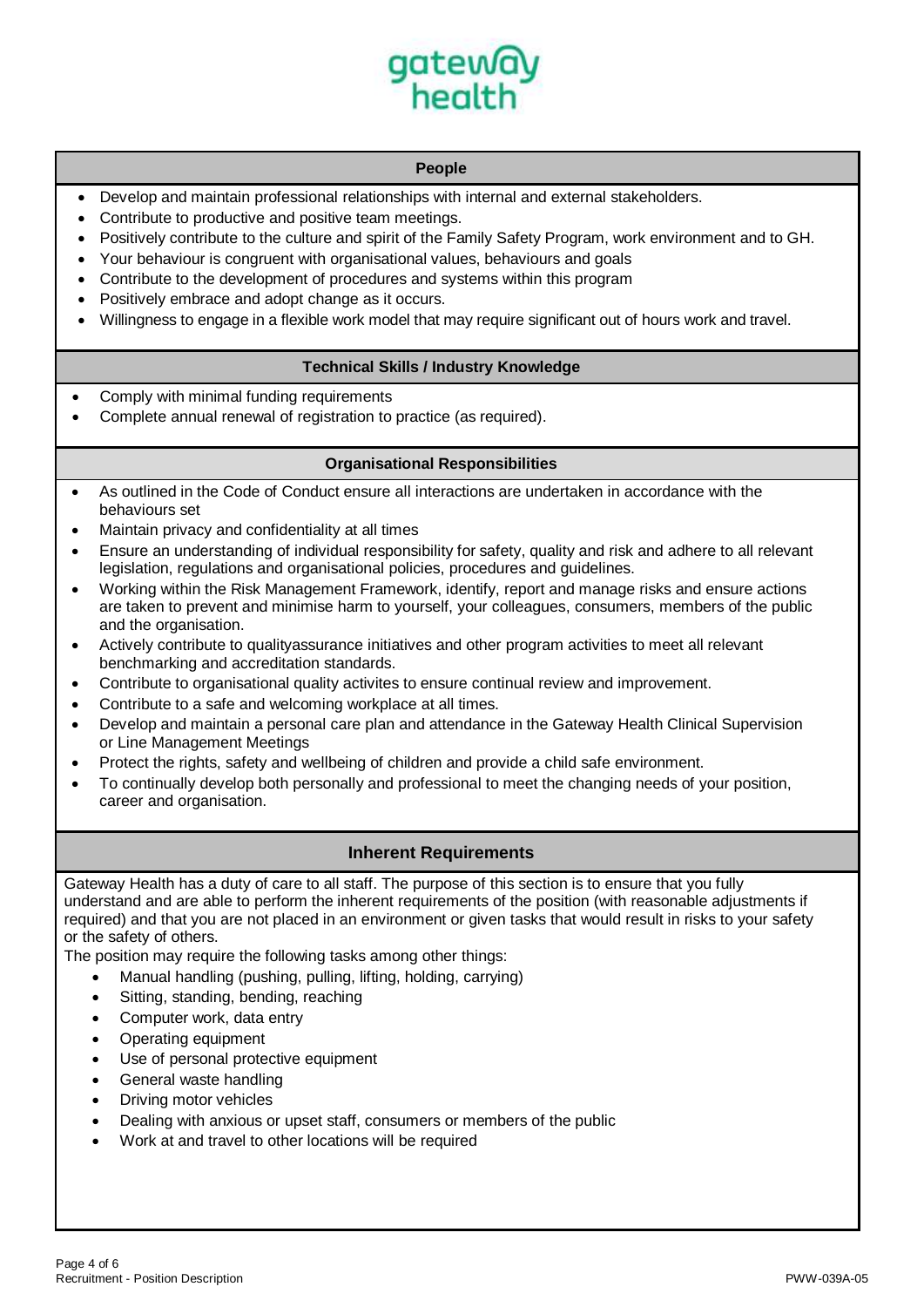

# **Key Selection Criteria**

*Applicants MUST address the Selection Criteria below when completing an employment application*

# **Essential**

**1.** Ability to behave in accordance to the Gateway Health Values of *We Care, We work together, We achieve, We learn, We innovate.*

**2.** Tertiary qualifications in Social Work, Health Sciences, Psychology, Behavioural and Social Sciences or relevant equivalent studies in similar fields and extensive experience in case management.

**3.** Membership and registration (or at least eligibility for membership and registration) in relevant professional associations, such as the Australian Community Workers Association (ACWA), and/or the Australian Association of Social Workers (AASW).

**4.** Demonstrated experience in direct clinical service provision to women victim survivors of family violence, and/or their children, applying feminist principles and trauma-informed approaches in responding to the gendered nature of family violence.

**5.** Demonstrated experience in risk assessment, safety planning and connecting clients to: housing; education and employment; health and wellbeing; justice and legal services; financial support; and/or family/social supports.

**6.** Knowledge and understanding of: the drivers/causes of family violence; health and human services systems that respond to family violence, and relevant practice frameworks and theories.

**7.** Well-developed communication skills with the capability to prepare reports and correspondence in clear information in a manner appropriate to the purpose and audience.

**8.** Demonstrated ability in IT systems including Microsoft Office (Outlook, Word/typing skills) and client management systems.

**9.** Minimum 3 years' experience within the community, health or welfare sector, or related field

#### **Mandatory Requirements**

**10.**Current Australian Drivers Licence or accepted International Drivers licence

**11.**Confirmation of your right to work in Australia, Satisfactory National/International Police, and Victorian Working with Children Checks must be provided prior to commencement.

**12.**Evidence of COVID Vaccination or Contraindication must be provided prior to commencement.

#### **Desirable**

**13.** Completed training in Family Violence Multi-Agency Risk Assessment and Management (MARAM) is an advantage

**14.**Working towards, or completion, of relevant post graduate study.